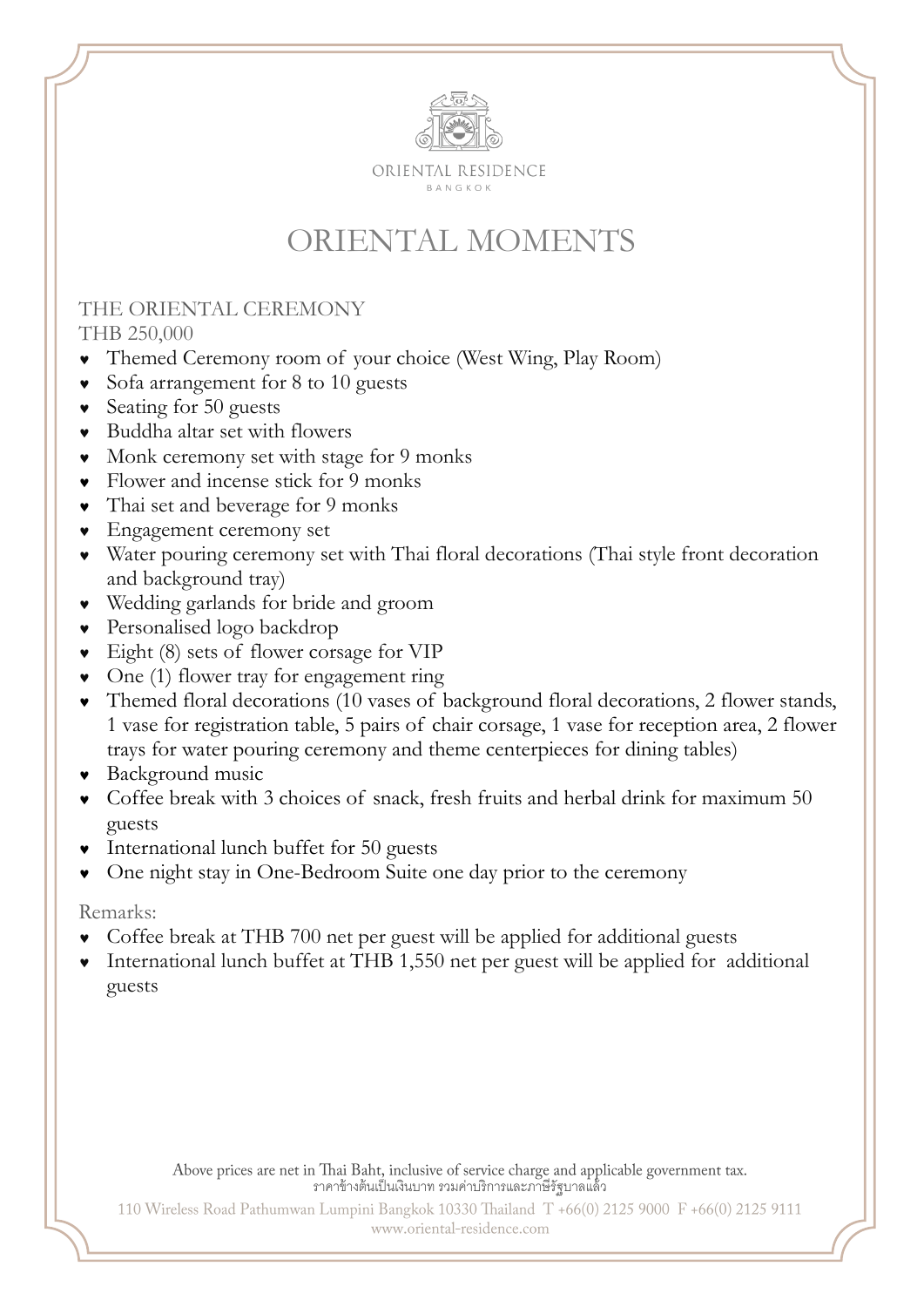

#### THE COMPLETE CEREMONY THB 150,000

- Sofa arrangement for 8 to 10 guests
- Seating for 50 guests
- Buddha altar set with flowers
- Engagement ceremony set
- Water pouring ceremony set
- Wedding garlands for bride and groom
- Personalised logo backdrop
- Six (6) sets of flower corsage for VIP
- One (1) flower tray for engagement ring
- Floral decorations (2 flower vases, 1 vase for registration table, 5 pairs of chair corsage, 1 vase for reception area, 2 flower trays for water pouring ceremony and centerpieces for dining table)
- Background music
- Coffee break with 3 choices of snack, fresh fruits and herbal drink for maximum 50 guests
- Thai lunch buffet for 50 guests
- One night stay in Grand Deluxe one day prior to the ceremony

#### Remarks:

- Coffee break at THB 700 net per guest will be applied for additional guests
- Thai lunch buffet at THB 1,350 net per guest will be applied for additional guests

Above prices are net in Thai Baht, inclusive of service charge and applicable government tax.<br>ราคาข้างต้นเป็นเงินบาท รวมค่าบริการและภาษีรัฐบาลแล้ว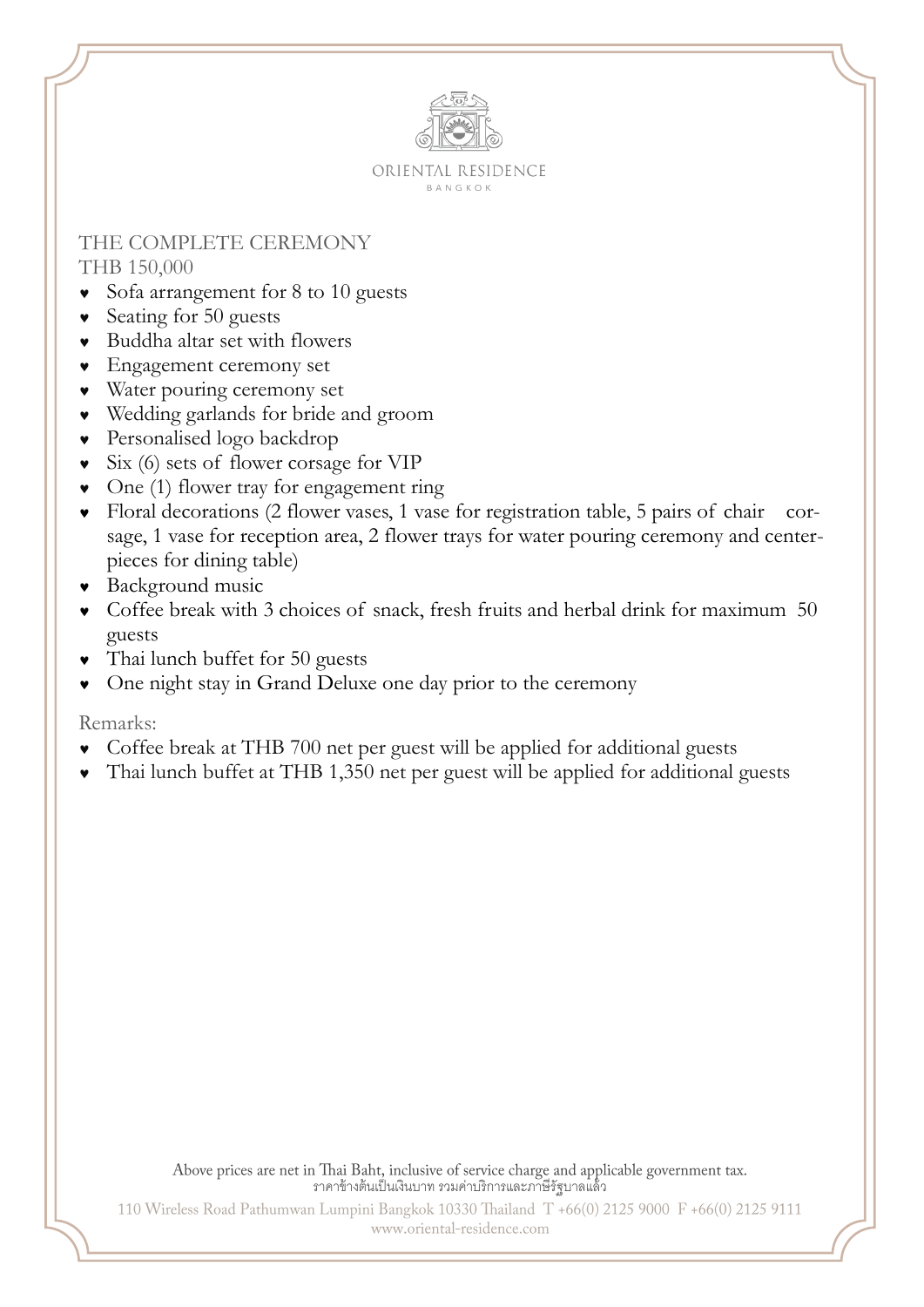

#### ENGAGEMENT CEREMONY THB 70,000

- Sofa arrangement for engagement ceremony
- Seating for 50 guests
- Personalised logo backdrop
- Six (6) sets of flower corsage for VIP
- Floral decorations (2 flower vases, 1 vase for registration table, 5 pairs of chair corsage, 1 vase for reception area)
- Coffee break with 3 choices of snack, fresh fruits and herbal drink for maximum 50 guests
- Background music
- One night stay in Grande Deluxe Room one day prior to the ceremony

### ENGAGEMENT & TEA CEREMONY

THB 85,000

- Sofa arrangement for engagement ceremony
- Chinese tea ceremony set
- Seating for 50 guests
- Personalised logo backdrop
- Six (6) sets of flower corsage for VIP
- Floral decorations (2 flower vases, 1 vase for registration table, 5 pairs of chair corsage, 1 vase for reception area)
- Sweet flour dumpling in ginger tea for maximum 50 guests
- Coffee break with 3 choices of snack, fresh fruits and herbal drink for maximum 50 guests
- Background music
- One night stay in Grande Deluxe Room one day prior to the ceremony

Above prices are net in Thai Baht, inclusive of service charge and applicable government tax.<br>ราคาข้างต้นเป็นเงินบาท รวมค่าบริการและภาษีรัฐบาลแล้ว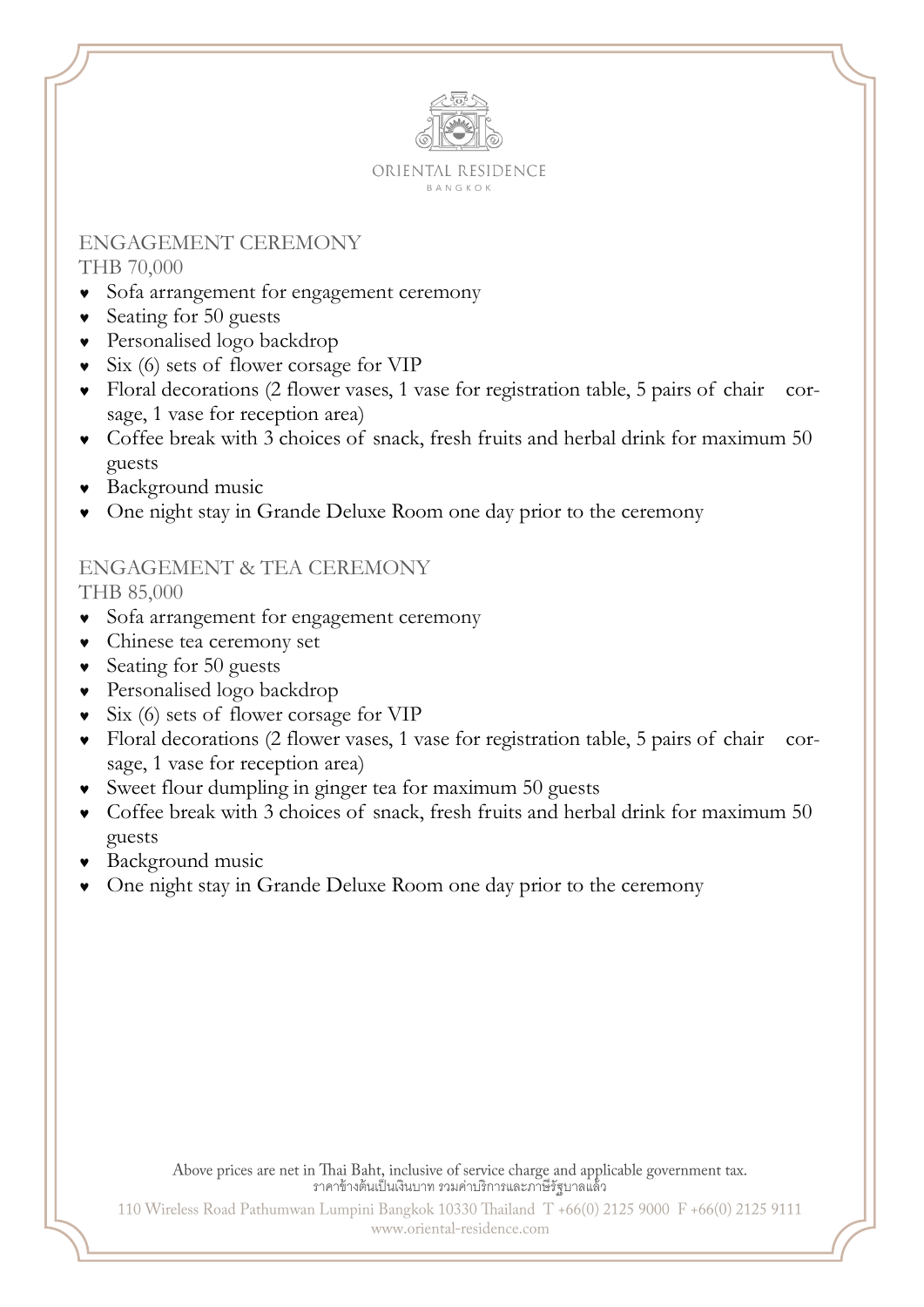

#### THAI WEDDING CEREMONY THB 120,000

- Buddha altar set with flowers
- Monk ceremony set with stage for 9 monks
- Thai set and beverages for 9 monks
- Flower and incense stick for 9 monks
- Water pouring ceremony set
- Wedding garlands for bride and groom
- Personalised logo backdrop
- Sofa arrangement
- Seating for 50 guests
- Six (6) sets of flower corsage for VIP
- One (1) flower tray for engagement ring
- Floral decorations (1 set of Thai crown flower lace, 2 Thai flower stand, 1 vase for registration table, 5 pairs of chair corsage, 1 vase for reception area)
- Coffee break with 3 choices of snack, fresh fruits and herbal drink for maximum 50 guests
- Thai background music
- One night stay in Grande Deluxe Room one day prior to the ceremony

*หมายเหตุ ราคาต่างๆ ข้างต้นไม่ได้รวมรายการดังต่อไปนี้*

- พวงมาลัย ดอกไม้ หรือเครื่องไหว้ศาลพระภูมิของโรงแรม
- การนิมนต์ รับส่งพระสงฆ์ และจัดหามัคทายกสำหรับดำเนินการพิธีสงฆ์
- การนัดหมาย และรับส่งนายอ าเภอ หากมีการจดทะเบียนสมรสที่โรงแรม
- ้ พานขันหมาก ของหมั้น หรือสายกั้นประต
- อุปกรณ์ส าหรับส่งตัวบ่าว-สาว

Above prices are net in Thai Baht, inclusive of service charge and applicable government tax.<br>ราคาข้างต้นเป็นเงินบาท รวมค่าบริการและภาษีรัฐบาลแล้ว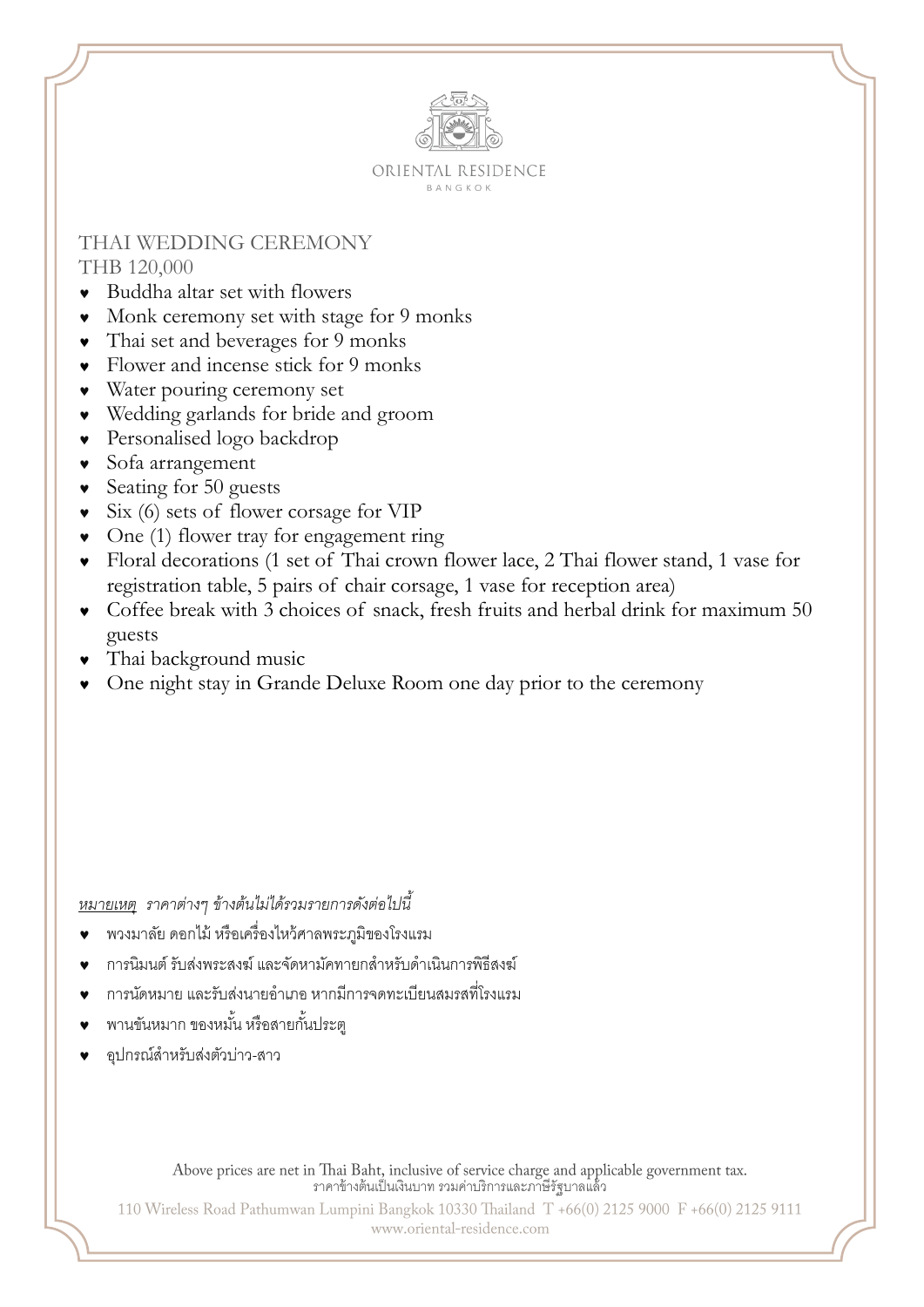

### FOOD & BEVERAGE

| <b>COFFEE &amp; TEA BREAK</b>                                              |       |
|----------------------------------------------------------------------------|-------|
| Three selections of snack with fresh fruits, coffee & tea and herbal drink | 700   |
| Five selections of snack with fresh fruits, coffee & tea and herbal drink  | 850   |
| <b>FOOD STATION</b>                                                        |       |
| (Minimum order is 50 persons per station)                                  |       |
| BBQ duck with rice                                                         | 250   |
| Hainan's chicken rice                                                      | 250   |
| Boiled jasmine rice with prawns or fish                                    | 250   |
| Boiled jasmine rice with chicken or pork                                   | 200   |
| Shrimp wanton soup                                                         | 200   |
| Fish maw soup with chicken and quail eggs                                  | 250   |
| Sweet flour dumpling in ginger tea                                         | 70    |
| <b>LUNCH</b>                                                               |       |
| (Minimum guaranteed is 40 persons)                                         |       |
| Thai buffet menu A                                                         | 1,200 |
| Thai buffet menu B                                                         | 1,350 |
| International buffet menu A                                                | 1,350 |
| International buffet menu B                                                | 1,550 |
| Western Set menu (3-course)                                                | 1,400 |
| Western Set menu (4-course)                                                | 1,550 |
| <b>BEVERAGE</b>                                                            |       |
| Free flow coffee & tea and herbal drinks                                   | 300   |
| Free flow juices (2 selections)                                            | 220   |
| Free flow soft drinks and herbal drinks                                    | 200   |
| Free flow soft drinks                                                      | 150   |
| Free flow herbal drinks (2 selections)                                     | 150   |

Above prices are net in Thai Baht, inclusive of service charge and applicable government tax.<br>ราคาข้างต้นเป็นเงินบาท รวมค่าบริการและภาษีรัฐบาลแล้ว